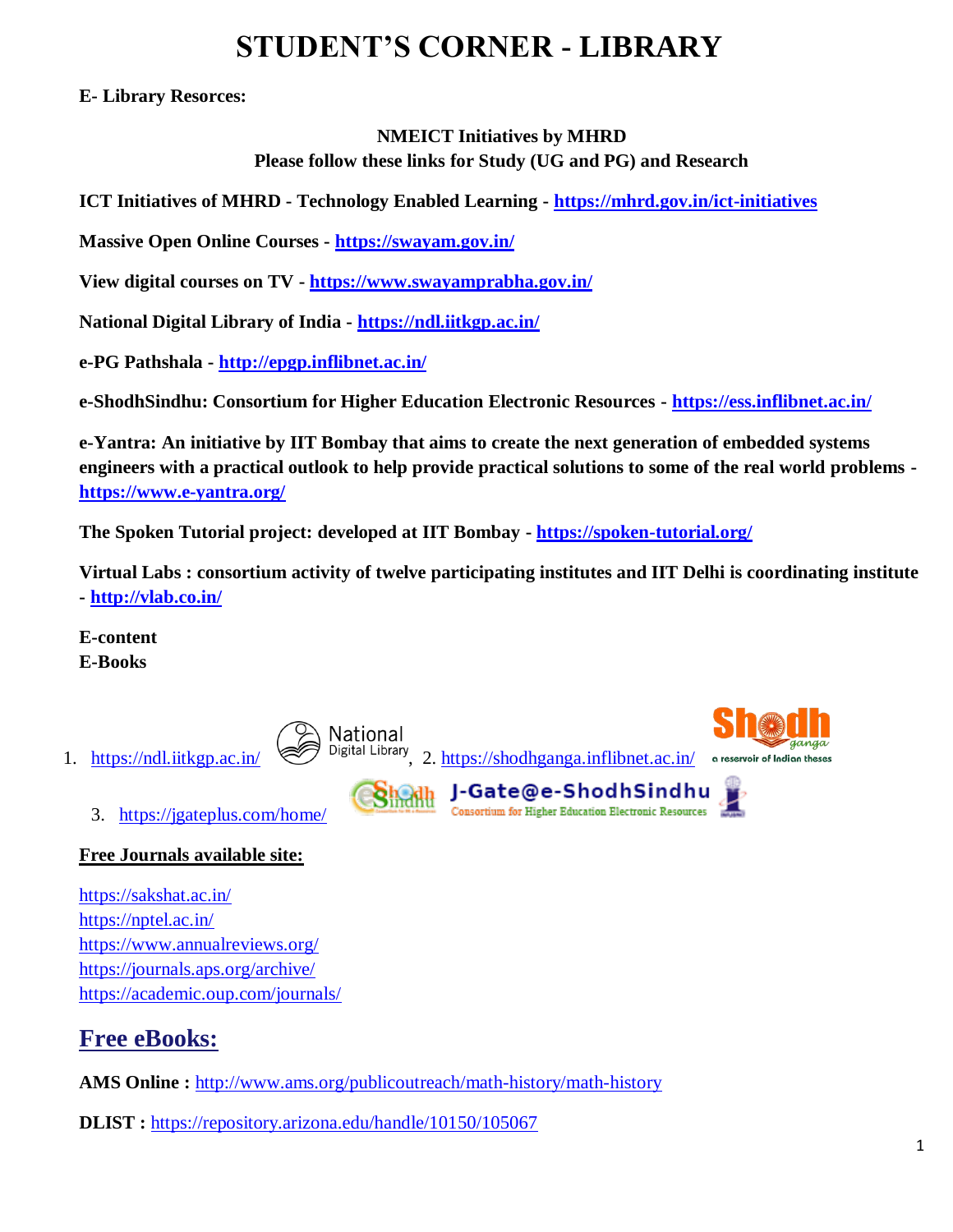**IGNOU eGayan Kosh :** <http://egyankosh.ac.in/>

**Project Gutenberg :** <http://www.gutenberg.org/>

**UGC-Infonet E-Journals**

### **Bibliographic Database**

- **»** [American Mathematical Society \(Mathscinet\)](http://www.ams.org/mathscinet)
- **»** [BIOSIS \(Biological Abstracts\)](http://webspirs3.silverplatter.com/)
- **»** [Web of Science](http://isiknowledge.com/)
- **»** [Royal Society of Chemistry](http://www.rsc.org/)
	- **»** [Analytical Abstracts](http://www.rsc.org/is/database/aahome.htm)
	- **»** [Catalysts & Catalysed Reactions](http://www.rsc.org/is/database/ccrpub.htm)
	- **»** [Chemical Hazards in Industry](http://www.rsc.org/is/database/chihome.htm)
	- **»** [Laboratory Hazards Bulletin](http://www.rsc.org/is/database/inbhome.htm)
	- **»** [Methods in Organic](http://www.rsc.org/is/database/moshome.htm) Synthesis
	- **»** [Natural Products Update](http://www.rsc.org/is/database/npuhome.htm)

#### **Electronic Journal Platforms [For List of Journals click here](http://www.inflibnet.ac.in/econ/search.php)**

- **»** [American Chemical Society](http://www.pubs.acs.org/)
- **»** [American Physical Society](http://www.aps.org/)
- **»** [Blackwell](http://www.blackwell-synergy.com/)
- **»** [Emerald \(LIS Collection\)](http://www.emeraldinsight.com/)
- **»** [Institute of Physics](http://www.iop.org/EJ/)
- **»** [MEDICAL JOURNALS](http://www.freemedicaljournals.com/) (1380 free journals)
- **»** [Oxford University Press](http://www.oxfordjournals.org/)
- **»** [Project Muse](http://muse.jhu.edu/journals/)
- **»** [Science Direct \(Cell Press\)](http://www.sciencedirect.com/)
- **»** [Springer Online](http://www.springerlink.com/)
- **»** [American Institute of Physics](http://www.aip.org/)
- **»** [Annual Reviews](http://arjournals.annualreviews.org/)
- **»** [Cambridge University Press](http://www.journals.cambridge.org/)
- **»** [Euclid](http://projecteuclid.org/)
- **»** [J-STOR](http://www.jstor.com/)